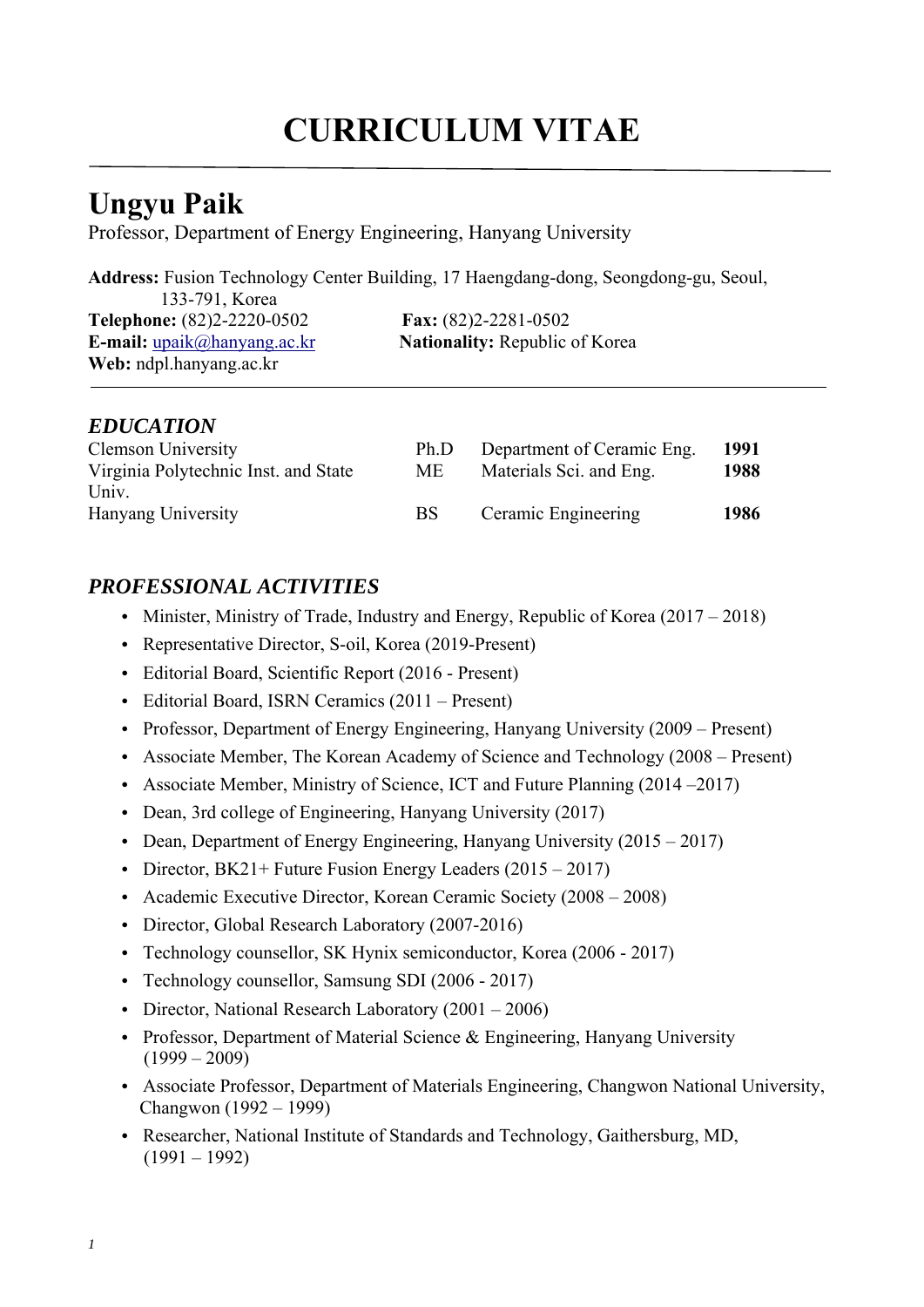# *AWARD AND HONORS*

- Minister's Award from the Ministry of Science, ICT and Future Planning (2016)
- 2011 One of 100 people who will lead Korea after 10 years by Dong-A Newspaper (2011)
- The Great Scholar Award from Hanyang University(2009)
- Scientist of the Month Award from Korea Science and Engineering Foundation(2008)
- Minister's Award from the Ministry of Commerce, Industry and Energy of Korea for the improvement of power industries(2007)
- The Distinguished Professor Award from Hanyang University for the establishment of research competitive power(2007)

#### *Technology transfer*

- Development of low dishing CMP slurry for STI CMP, 2015, KCTech
- Development of CMC binder for the graphite anode materials of lithium ion battery, 2013, Ashland Specialty Ingredients G.P.
- Development of CMC binder for the graphite anode materials of lithium ion battery, 2012, Ashland Specialty Ingredients G.P.
- Development of thermal barrier coating technology for gas turbine combustion liner and transition piece, 2012, KOSPO
- Development of thermal barrier coating technology for gas turbine combustion liner and transition piece, 2010, KOSPO
- Development of non-volatile memory device with nanocrystals layer embedded in conducting polymer, 2008, Samsung advanced institute technology.
- Development of ILD slurry preparation technology, 2002, Techno Semichem.
- Development of STI slurry preparation technology, 2002, KC Tech

#### *Selected Publications*

- 1. Advantageous Crystalline-Amorphous Phase Boundary for Enhanced Electrochemical Water Oxidation. Energy & Environmental Science. 2019
- 2. Metal Organic Framework Derived Materials: Progress and Prospects for the Energy Conversion and Storage, Advanced Materials, 2018, 30(39), 1705146.
- 3. Carbon coated porous nickel phosphides nanoplates for highly efficient oxygen evolution reaction, Energy Environ. Sci., 2016, 9, 1246.
- 4. Soft skin mounted power management systems and their use in wireless thermography, PNAS, 2016, 113(22):6131-6.
- 5. Formation of Ni–Co–MoS2 Nanoboxes with Enhanced Electrocatalytic Activity for Hydrogen Evolution, Advanced Materials, 2016, 28(40), 9006-9011.
- 6. Soft network composite materials with deterministic and bio-inspired designs, Nature Communications, 2015, 6, 6566.
- 7. Assembly of micro/nanomaterials into complex, three-dimensional architectures by compressive buckling, Science, 2015, 347 (6218), 154-159.